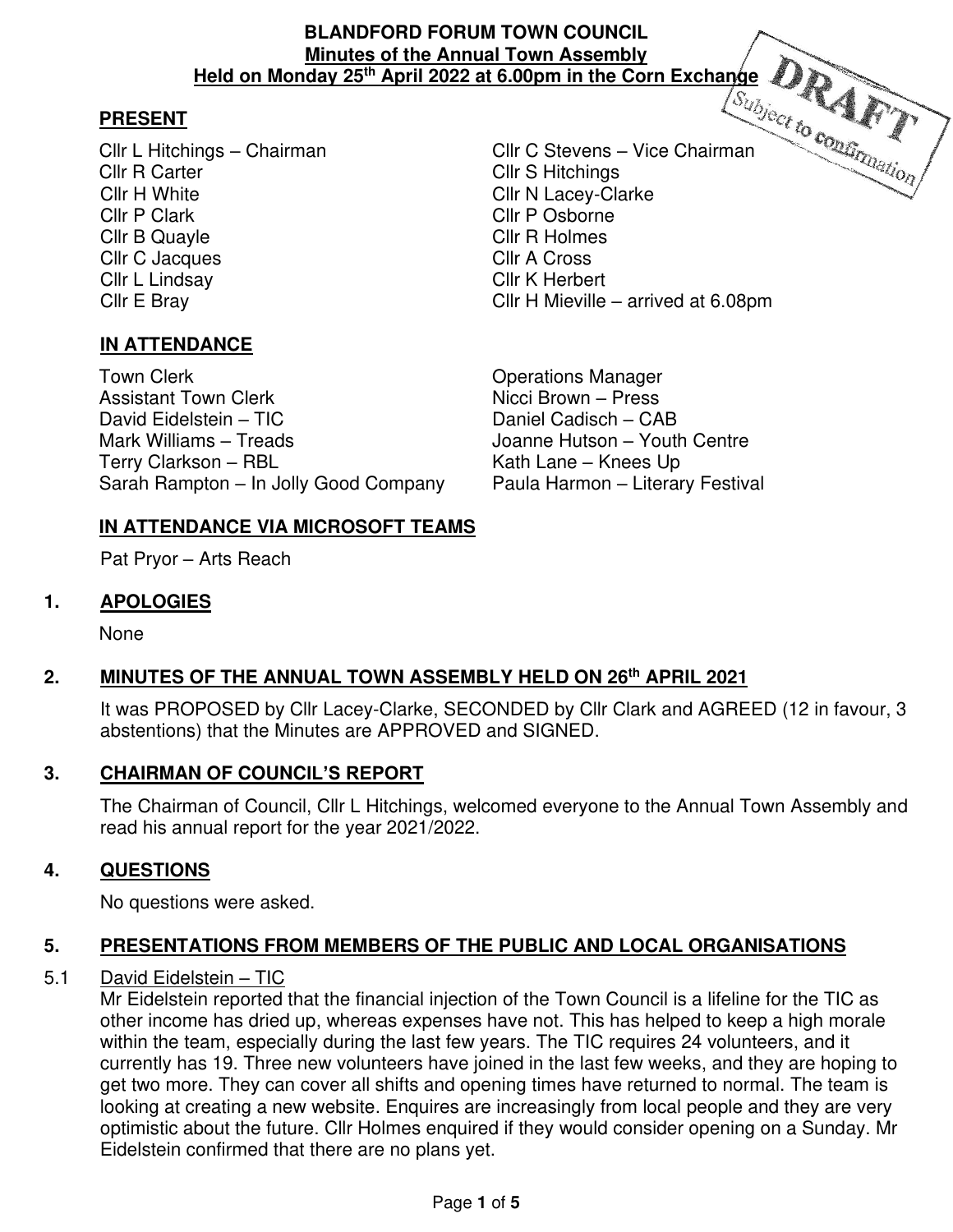### 5.2 Daniel Cadisch – Citizens Advice

Mr Cadisch thanked the Town Council for its financial support and the prospect of a new SLA. The organisation has been incredibly busy, and an impact report will be shared shortly. They have had an increase in clients of 11%. Mr Cadisch spoke about how his team deals with challenges daily and how they are looking forward to returning to their offices at the parish rooms. He thanked the parish rooms for their flexibility with challenges on ventilation and PPE. Mr Cadisch gave an overview of the issues clients seek support with and what the orgsanisation is planning for the future. The team is working hard to ensure that people receive the right support. They are also working with Ukrainian refugees. The CA has received funding from the Primary Care Network to provide additional support at the surgery one day a week.

Cllr Bray left the meeting at 6.23pm.

### 5.3 Mark Williams – Treads

 Mr Willams thanked the Town Council for their support and reported that Treads has been running for 23 years. At the beginning of the year a lot of their services were delivered online. He spoke about three projects they were mainly working on which are mental health, young carers and anti-bullying. Treads appointed two new Trustees recently and Mr Williams will be resigning from Treads. The Chairman thanked Mr Williams for all his work, which was echoed by Cllr Carter.

### 5.4 Cllr H White – Blandford Stour Valley Band

 Cllr White reported that the Band has been practicing as much as possible outside, but due to Covid-19 they have not been able to play all their 10 performances. He invited members of the public to join the band, as they are always looking to recruit new members.

Cllr Bray returned at 6.33pm.

#### 5.5 Jo Hutson – Youth Centre

 Mrs Hutson reported that the youth centre is open three days a week again, with 60-70 young people attending. They have various young volunteers as well as two apprenticeships, all who attended the youth centre themselves. They are a community club as well as a youth club, running various groups where people can meet. They also house the Community Fridge. The youth club is still using funds from William Williams to provide school uniform. The premise is used as a drop of session for donations for Ukraine. They also have a new committee and are starting outreach work in Blandford and surrounding area.

# 5.6 Terry Clarkson – Blandford and District Royal British Legion

 Mr Clarkson spoke about the display board that was bought with a grant received from the council and advised that it has been very well received. The board is portable, and Mr Clarkson reported where it has been on display so far. It is a community board, which they are happy to lend out to other groups. The second grant received enabled the RBL to purchase a substantial gazebo, which they are also happy to lend out to other groups. Mr Clarkson thanked the council for its generosity.

Cllr Lindsay left the meeting at 6.46pm.

#### 5.7 Life Education Wessex

The Chairman read out parts of the following report, which was sent prior to the meeting.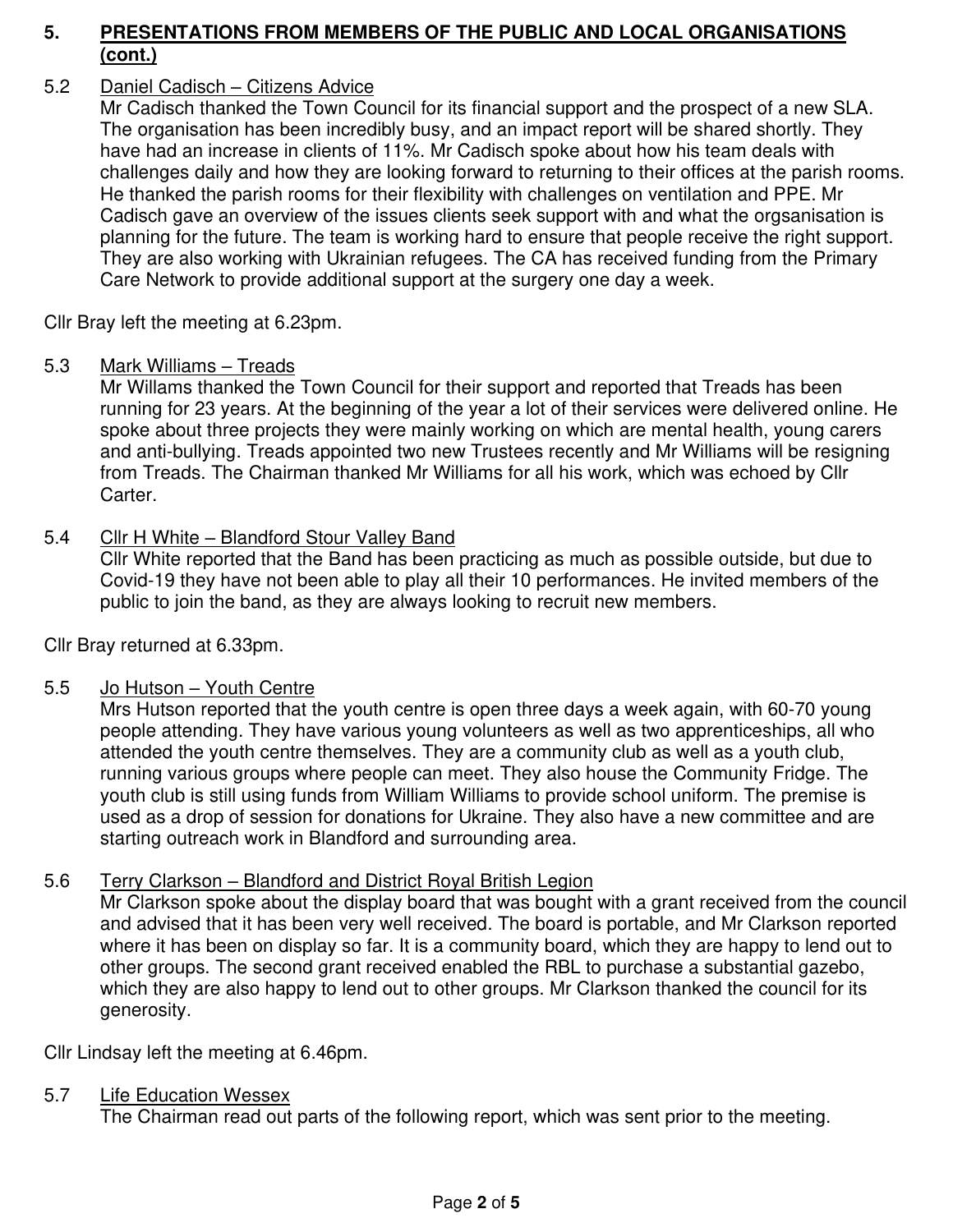*In July 2021, we received your grant of £430 towards the cost of our visit to Archbishop Wake CE Primary School. The visit took place on the 6th and 7th July 2021, and we delivered our workshops to approximately 180 children in Years 4, 5 and 6.* 

*For information purposes, the total cost of the 2-day visit was £1,140. The school contributed £710 plus £430 gratefully received from yourselves.* 

*Just to recap…* 

*Life Education Wessex & Thames Valley provides age-appropriate health, well-being and drug prevention education programmes to children to provide them with the knowledge, skills and confidence to make positive, healthy choices. Our charity has been working with young children since the 1990s and we are the only charity providing an 8-year health, well-being and drug education programme.* 

*The COVID pandemic and lockdowns proved particularly challenging for the children, schools and communities. We are particularly concerned for the mental health and wellbeing of children and the effect isolation has had on their emotional wellbeing. How children react can vary according to their age, how they understand information and communicate their previous experiences and how they cope with stress. Negative reactions may include worrying thoughts and their concern for their friends and family, fear, avoidance, problems sleeping and physical symptoms. Children also react to what they see from parents/carers and how they deal with situations around them. Family concerns about financial problems and job security can also affect children's sense of security, leading to anxiety and depression. Lack of routine, space, contact with other children and reduced opportunities for physical activity affects children's confidence and overall physical and mental health.* 

*As a Delivery Partner of Coram Life Education, we have been able to deliver new workshops in schools that focus on the emotional health and wellbeing of children.* 

*During our visit to Archbishop Wake CE Primary School, the children will have learnt;* 

- *about healthy eating, including the problems of obesity*
- *dealing with feelings of sadness, loneliness, anger and conflict*
- *the importance of exercise, sleep, personal hygiene*
- *friendship skills and coping strategies*
- *respecting themselves and others online and in the real world*
- *building confidence and self esteem*
- *building resilience to risk, assertiveness and decision-making skills*
- *tackling peer group pressure and bullying*
- *correcting the misperceptions and dangers about alcohol, tobacco and drugs*

*Due to the COVID restrictions in place at the time, we were unable to collect any feedback from the pupils and teachers. However, our Educator found the children's behaviour was excellent and pupils across the school were able to speak confidently about their knowledge and ideas.* 

*Thank you once again for your much-valued support. We very much hope that you will consider supporting us in future years.* 

5.8 Kath Lane – Knees Up

 Ms Lane gave an overview of what the group provide to the over 50's. During Covid they signed a new lease for their premises. The Town Council gave a grant for a new defibrillator, which they are very grateful for.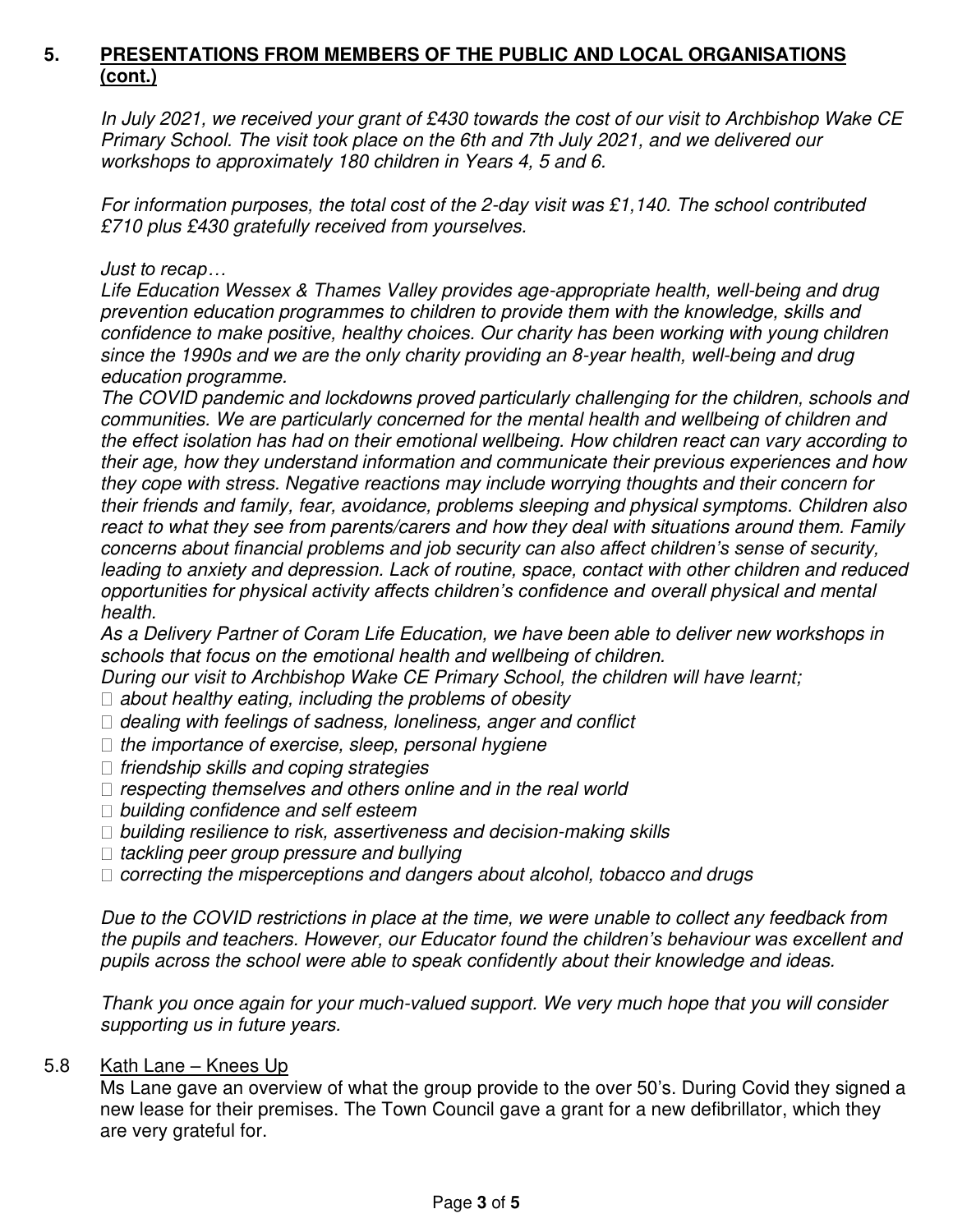Cllr Lindsay returned to the meeting at 6.50pm.

### 5.9 Sarah Rampton – In Jolly Good Company

 Ms Rampton thanked the Town Council for the free hire of Woodhouse Gardens Pavilion. She spoke about the group and their volunteers and the activities they are doing. The group likes listening to local life music. She is very keen to work with other groups in the town and invited people to contact her if anyone is interested.

#### 5.10 Pat Pryor - Artsreach

Ms Pryor detailed the work Artsreach do, which is promoting arts in the community and bringing shows to the Corn Exchange. Artsreach started in 2018. They offer free tickets to the Foodbank and Opportunity Group. Artsreach work with other cultural organisations in the town, like the museum and DRMS. She thanked the Town Council for the free hire.

#### 5.11 Paula Harmon - Literary Festival

Ms Harmon read out the following report:

*Blandford Literary Festival launched in November 2019 to great success. The initial festival ran over the period of a week and was hosted in various venues across the town.* 

*Since then, the aim of the festival has remained the same: to put Blandford on the literary map, to give less well know authors a chance to talk about their books and to encourage creativity. After the success of 2019, the intention had been to continue the momentum and return in 2020. Of course that proved impossible due to the pandemic, although the Literary Festival committee continued to share events, an online mini-fest, competitions and information throughout the year. As social distancing restrictions were still in place in 2021, we decided to trial a shorter festival in March 2022 when it was hoped that things would be easier to organise, the result being 'Festival of Words in a Day' which ran on 26th March 2022.* 

*We have very little in the way of funds. Our committee is composed of four people, all of whom work full-time in other jobs and are therefore volunteers in terms of the Festival. Tickets were sold to raise revenue to run the event and cover authors' travel costs but with the additional hope that there would be sufficient to give a fee to authors as well and to have something in the kitty for future events. All authors were aware that a fee would only be paid if there were sufficient funds and accepted this when accepting the invitation to take part.* 

In order to run the event this time, for the sake of simplicity, we settled on three venues: The *Woodhouse Gardens Pavilion and Blandford Library for the day events and The Dorset Rural Music School for the evening.* 

*The Town Council kindly provided the use of the pavilion without a fee, the use of the library was free, and the music school accepted a donation for its use. Free refreshments, supplied by the*  committee, were provided at the pavilion. Refreshments, also supplied by the committee, were *available at the music school in exchange for a donation.* 

We were able to honour our commitment to paying travel expenses and parking to visiting *authors, but did not raise sufficient funds to give them a fee.* 

*A major concern was and remains effective publicity. Online posters etc were created and shared on various social media platforms using expertise within the team and at our own time and expense.* 

*Physical brochures were printed to be available at various venues in town in the run up to the day and a 'Meet the Authors* '*display banner was also bought. It was for this purpose that we used the Town Council's grant of £100 for which we are very grateful. Two hundred brochures were printed by Cheap Printing Dorset of Blandford at a cost of £90. The remaining £10 went towards the banner from Solopress which cost £25.69 and can be used for future events.*